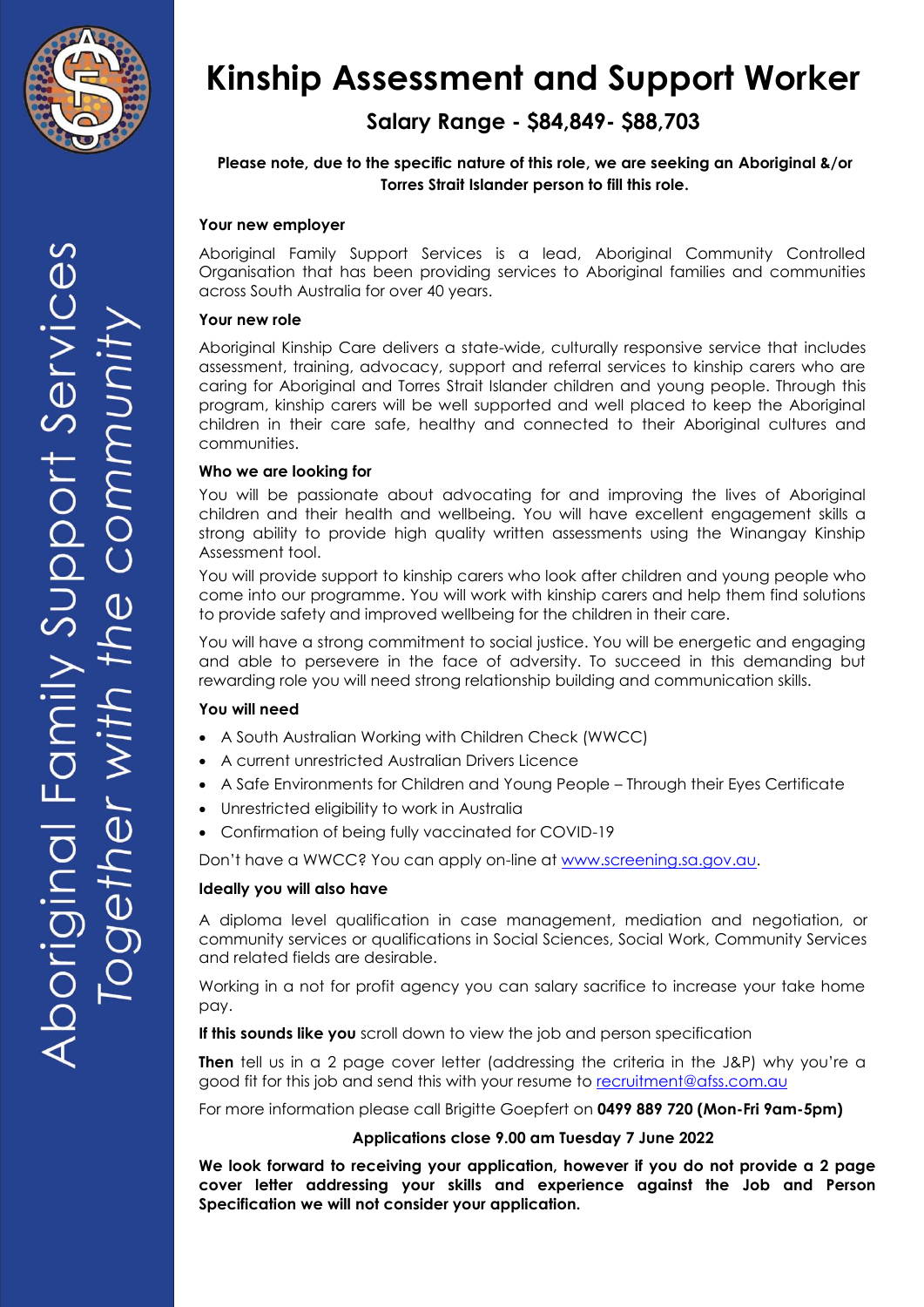

 **Aboriginal Family Support Services**

Job and Person Specifications

## Job Title: **Kinship Assessment and Support Worker, Aboriginal Kinship Care**

## Employee Name:

| Program Overview                                                                    | AFSS Aboriginal Kinship Care Programme delivers a state-wide,<br>culturally responsive service model that provides for the assessment,<br>training, advocacy, support and referral services to kinship carers who<br>are caring for Aboriginal and Torres Strait Islander children and young<br>people. Through this program, kinship carers will be well supported<br>and well placed to keep the Aboriginal children in their care safe,<br>healthy and connected to Aboriginal cultures and communities.                                                                                                                                                                                                                                                                     |
|-------------------------------------------------------------------------------------|---------------------------------------------------------------------------------------------------------------------------------------------------------------------------------------------------------------------------------------------------------------------------------------------------------------------------------------------------------------------------------------------------------------------------------------------------------------------------------------------------------------------------------------------------------------------------------------------------------------------------------------------------------------------------------------------------------------------------------------------------------------------------------|
| <b>Position Objective</b>                                                           | This is a dual role. As the Kinship Assessment and Support Worker you<br>will manage all elements of assessments for kinship carers using the<br>Winangay Kinship Assessment Tool. This includes completion of face to<br>face interviews with kinship carers and household members,<br>documentation and analysis of assessment competencies and the<br>gathering of additional reports including Health Checks, Referee<br>Checks and Third Party Reports.<br>The support role provides all elements of support to kinship care<br>households. This included face to face visits, phone calls, email<br>support, assistance in navigating the child protection system and other<br>elements as required.                                                                      |
| <b>Reporting Relationships</b>                                                      | The Kinship Assessment and Support Worker reports to the Manager,<br>Aboriginal Kinship Care.                                                                                                                                                                                                                                                                                                                                                                                                                                                                                                                                                                                                                                                                                   |
| Funding                                                                             | Department for Child Protection, Government of South Australia                                                                                                                                                                                                                                                                                                                                                                                                                                                                                                                                                                                                                                                                                                                  |
| Award/Salary                                                                        | Social, Community, Home Care and Disability Services Industry Award<br>2010: Salary Range - Level 5                                                                                                                                                                                                                                                                                                                                                                                                                                                                                                                                                                                                                                                                             |
| The Job                                                                             | Job Specification                                                                                                                                                                                                                                                                                                                                                                                                                                                                                                                                                                                                                                                                                                                                                               |
| Key Result Areas                                                                    | The Key Result Areas outline the key expectations of the Kinship<br>Assessment and Support Worker, Aboriginal Kinship Care. They align<br>with the requirements of the DCP Service Agreement and with AFSS<br>Strategic and Operational Plans, AFSS Policies and Procedures<br>generally and specifically with AFSS Foster, Kinship and SCO<br>Procedures. The Kinship Assessment and Support Worker will be<br>required to participate in regular supervision against each of the Key<br>Result Areas as detailed below.                                                                                                                                                                                                                                                       |
| Key Result Area One<br>Kinship Carer Assessments                                    | Complete comprehensive assessments on prospective kinship carers:<br>Using the Winangay Resources Kinship Assessment Tool and seek<br>independent medical, health, personal and third party referee<br>reports to support the assessment<br>Liaise closely with the Carer Approval and Review Unit on any<br>matters that impact on an assessment including finalising the<br>assessment process<br>Able to attend assessment visits at kinship carer households in the<br>$\overline{\phantom{0}}$<br>greater Adelaide metropolitan area, including outside of business<br>hours<br>To be completed within an 8 week period to ensure compliance<br>$\overline{a}$<br>with the KPI that all kinship assessments are completed with within<br>8 weeks of the commencement date. |
| <b>Key Result Area 2</b><br>Maintaining and Reviewing<br>Kinship Carer Registration | The Kinship Assessment and Support Worker is responsible for:<br>Conducting planned face to face home visits, minimum every 6<br>weeks (noting that this support may need to be more regular as<br>required) and email and phone communication as required                                                                                                                                                                                                                                                                                                                                                                                                                                                                                                                      |
|                                                                                     | $\pm$ for $\sim$ $\pm$ 1 $\pm$ $\sim$                                                                                                                                                                                                                                                                                                                                                                                                                                                                                                                                                                                                                                                                                                                                           |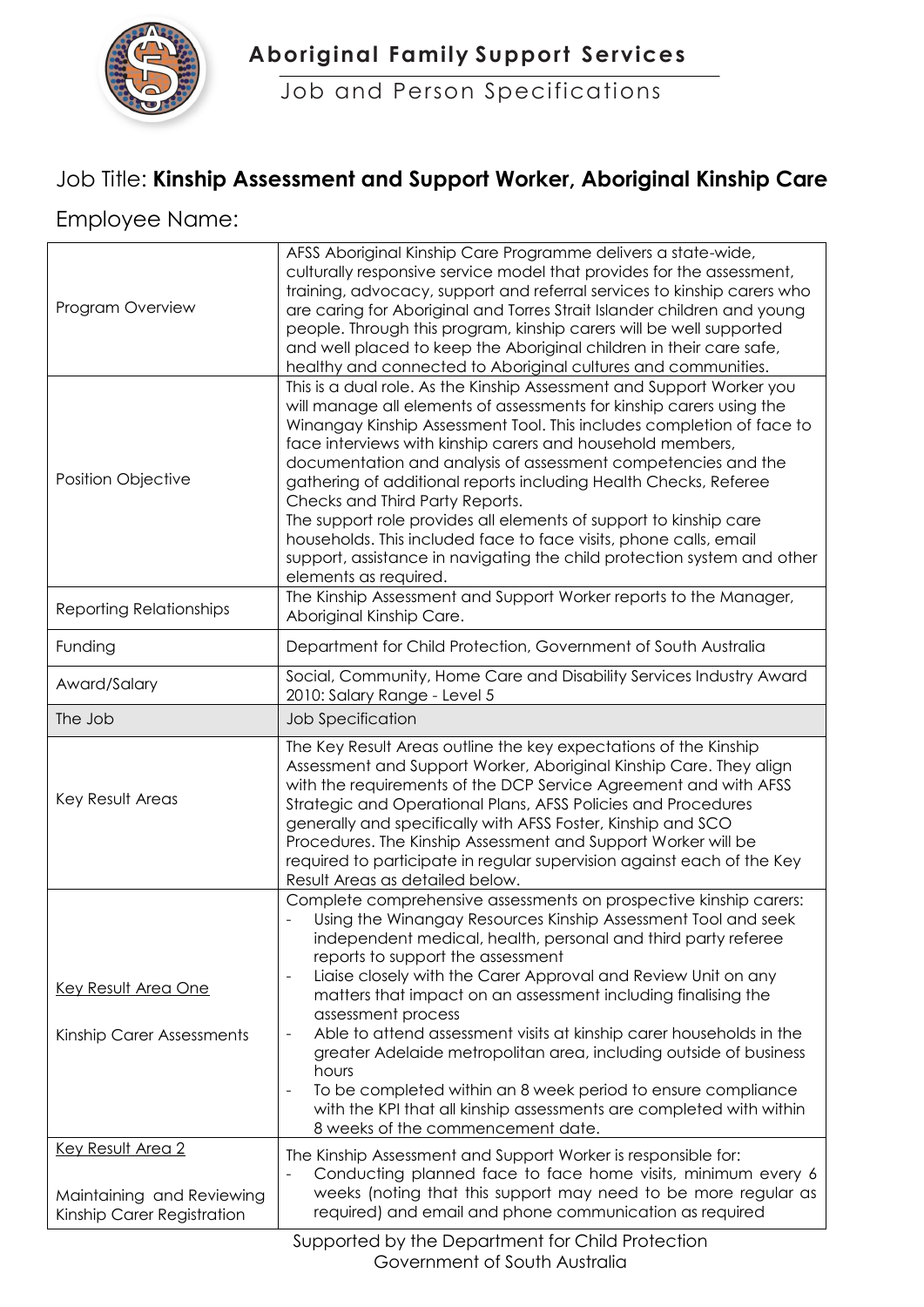

# **Aboriginal Family Support Services**

# Job and Person Specifications

| Key Result Area Three                                                           | Development and maintenance of an AFSS Carer Welcome and<br>$\overline{\phantom{a}}$<br>Information Pack for all new kinship households<br>Assisting and advocating on behalf of kinship carers including, but<br>$\overline{\phantom{0}}$<br>not limited to, Care Team Meetings, Annual Reviews, Care<br>Concerns, DCP subsidies and payments and other related matters.<br>Coordinate and organise mandatory training for Kinship carers<br>including but not excluding:<br>Carer orientation, Safe Environments - Through their Eyes, First Aid<br>In Safe Hands, Cultural Awareness if required                                                                                                                                                                                                                                 |
|---------------------------------------------------------------------------------|-------------------------------------------------------------------------------------------------------------------------------------------------------------------------------------------------------------------------------------------------------------------------------------------------------------------------------------------------------------------------------------------------------------------------------------------------------------------------------------------------------------------------------------------------------------------------------------------------------------------------------------------------------------------------------------------------------------------------------------------------------------------------------------------------------------------------------------|
| Training and Development                                                        | Working closely with the AFSS Training Facilitator to source<br>$\blacksquare$<br>appropriate and relevant training and training resources that assist<br>kinship carers to fulfill their roles as carers such as Trauma Informed<br>Practice and Attachment Theory and other opportunities for<br>increased learning and development for kinship carers.                                                                                                                                                                                                                                                                                                                                                                                                                                                                           |
| <b>Key Result Area Three</b><br>Carer Forums, Events and<br><b>Activities</b>   | Lead the engagement of kinship carers in activities and events:<br>Coordinate kinship carer attendance at DCP Carer Forums<br>(Southern, Central and Northern)<br>Develop and implement an annual calendar of events that<br>includes Foster and Kinship Carers Week, AFSS carer events and<br><b>AFSS Carers Xmas Party</b><br>Participate in, contribute and organise activities that respond to<br>$\overline{a}$<br>significant annual anniversaries and events including National Sorry<br>Day, Reconciliation Week, NAIDOC, Aboriginal Children's Day and<br>the Spirit Festival.                                                                                                                                                                                                                                             |
| Key Result Area Four<br>Administration and<br>Transparency                      | Actively manage the use of AFSS processes and tools to manage<br>workloads and priorities:<br>Submitting high quality Winangay Assessments.<br>Ensure that all client contact and engagement is appropriately<br>-<br>documented and recorded on AFSS data collection systems<br>Actively participate in regular case direction and supervision.<br>$\overline{\phantom{a}}$<br>Making use of the appropriate time keeping processes at AFSS<br>$\qquad \qquad \blacksquare$<br>including the Attendance System and the use of Outlook<br>Calendar to record daily movements, meetings and other work<br>related commitments<br>Ensuring that Application for Leave forms and supporting<br>$\overline{\phantom{a}}$<br>documentation (Medical Certificates or Statutory Declarations)<br>are lodged within appropriate timeframes. |
| <b>Key Result Area Five</b><br>Service Excellence and<br>Continuous Improvement | Maintain and model an ongoing commitment to continuous<br>improvement in the provision of services to internal and external<br>customers by:<br>Actively demonstrating a commitment to Service Excellence<br>across AFSS.<br>Demonstrated ability to function autonomously when required as<br>$\overline{a}$<br>well as a strong focus on teamwork<br>Adhere to AFSS Strategic and Operational Plans, Policies and<br>$\qquad \qquad -$<br>Procedures, Code of Conduct and Ethical Behaviour<br>Participating in continual improvement processes across all levels<br>$\overline{\phantom{0}}$<br>of AFSS<br>Acting as a positive Ambassador for AFSS during all interactions<br>$\overline{\phantom{0}}$<br>with clients, communities, partner agencies and services.                                                             |
| The Person                                                                      | <b>Person Specification</b>                                                                                                                                                                                                                                                                                                                                                                                                                                                                                                                                                                                                                                                                                                                                                                                                         |
| Qualifications                                                                  | A diploma level qualification in case management, mediation and<br>negotiation, or community services or qualifications in Social Sciences,<br>Social Work, Community Services and related fields are desirable.                                                                                                                                                                                                                                                                                                                                                                                                                                                                                                                                                                                                                    |
| Experience                                                                      | Experience in working closely with Aboriginal families and communities                                                                                                                                                                                                                                                                                                                                                                                                                                                                                                                                                                                                                                                                                                                                                              |

Supported by the Department for Child Protection Government of South Australia